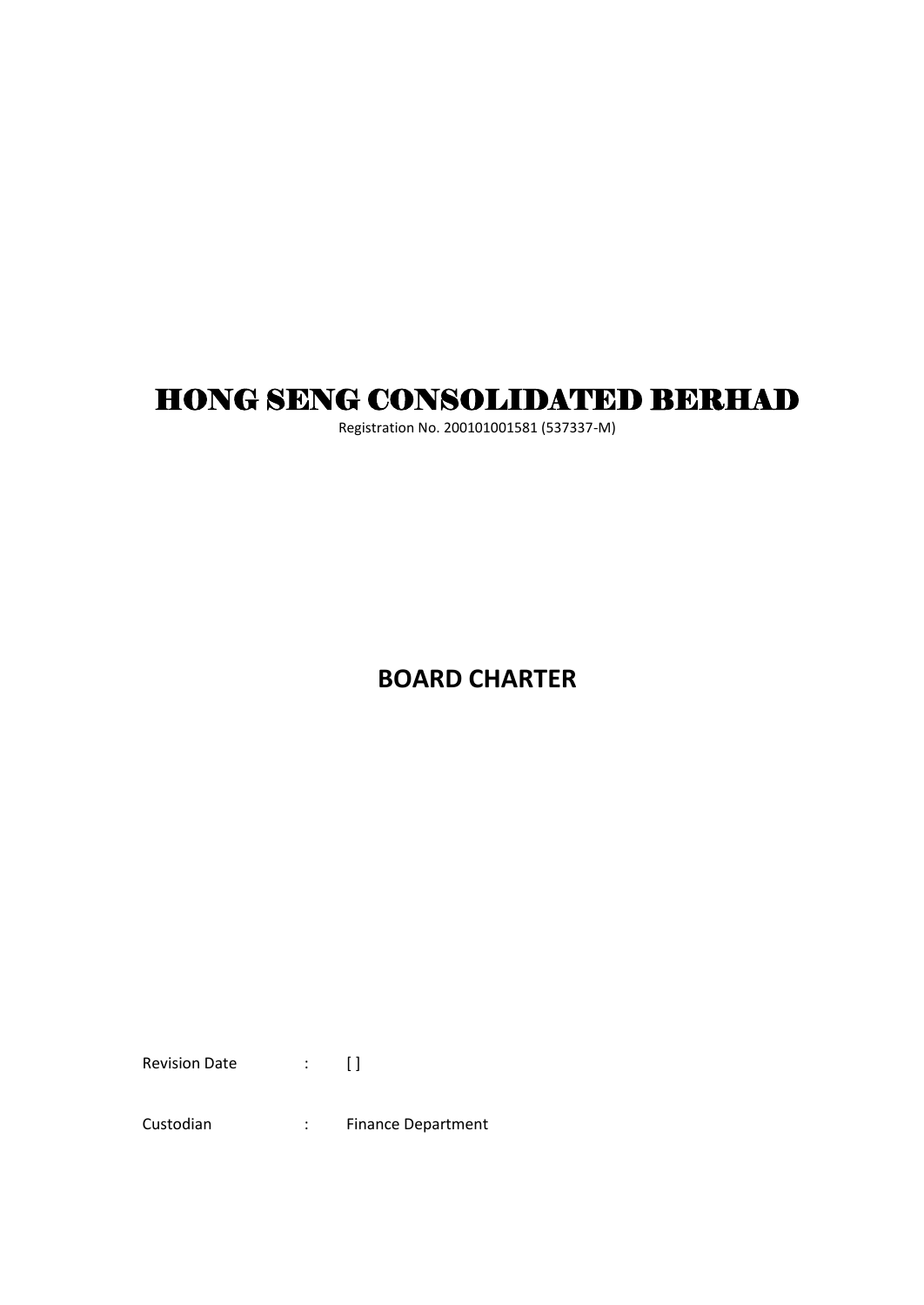#### **1.0 INTRODUCTION**

The Board of Directors ("**Board**") is responsible for the performance and affairs of the Company and its subsidiaries (collectively the "Group"). All Board members are expected to show good stewardship and act in a professional manner and should have sound and sufficient knowledge and expertise to enable effective governance and oversight. The Board shall, in so far possible, apply the principles and practices of good corporate governance in all its dealings for, or on behalf of the Company and to uphold the core values of integrity and enterprise as part of their fiduciary duties and responsibilities.

# **2. PURPOSE**

The purpose of the Board Charter is to set out the roles, duties and responsibilities as well as the composition and processes to enable all Board members, to be aware of their duties and responsibilities at all times.

The Board Charter also serves as a comprehensive guide for prospective or new Board members to understand their roles and responsibilities and the commitment of time and contribution expected of them.

This Board Charter is subject to the relevant provisions of the Companies Act 2016, the Company's Constitution, the Bursa Malaysia Securities Berhad ("**Bursa Securities**") Main Market Listings Requirements ("**MMLR**"), the recommended principles and practices of the Malaysian Code on Corporate Governance ("**MCCG**"), as considered appropriate, and any other applicable laws or regulatory requirements.

# **3. THE BOARD**

## **3.1 Composition**

The Board shall comprise a balance of executive and non-executive directors with at least one (1) women director who are experienced and competent and have the time to effectively discharge their role as director of the Company.

Pursuant to the power given in the Constitution of the Company, the Company may increase or reduce the number of directors by ordinary resolution passed at general meeting. Presently, the number of directors shall not be less than 2 or more than 12.

In accordance with the MMLR, the Company must ensure that at least 2 directors or 1/3 of the Board, whichever is the higher, are independent directors. If the number of directors of the Company is not 3 or a multiple of 3, then the number nearest 1/3 must be used. In the event of any vacancy in the Board resulting in non-compliance with MMLR as stated herein in this paragraph, the Company must fill the vacancy within 3 months. Nevertheless, the Company will at its best endeavor comply with the recommendation in the MCCG to have at least half of the board members comprises independent directors.

As recommended by MCCG, the Company has incorporated the following provision in its Constitution with regard to tenure limit of independent director and upon recommendation from the Nominating Committee, justify and seek annual shareholders' aprroval in accordance with the Company's Constitution:-

*The independent director, as defined by the MMLR, shall be subject to:-*

*(a) Annual re-appointment by the members at annual general meeting by ordinary resolution through a two-tier voting process as recommended by the MCCG if he has served for a cumulative term of beyond nine (9) years; and*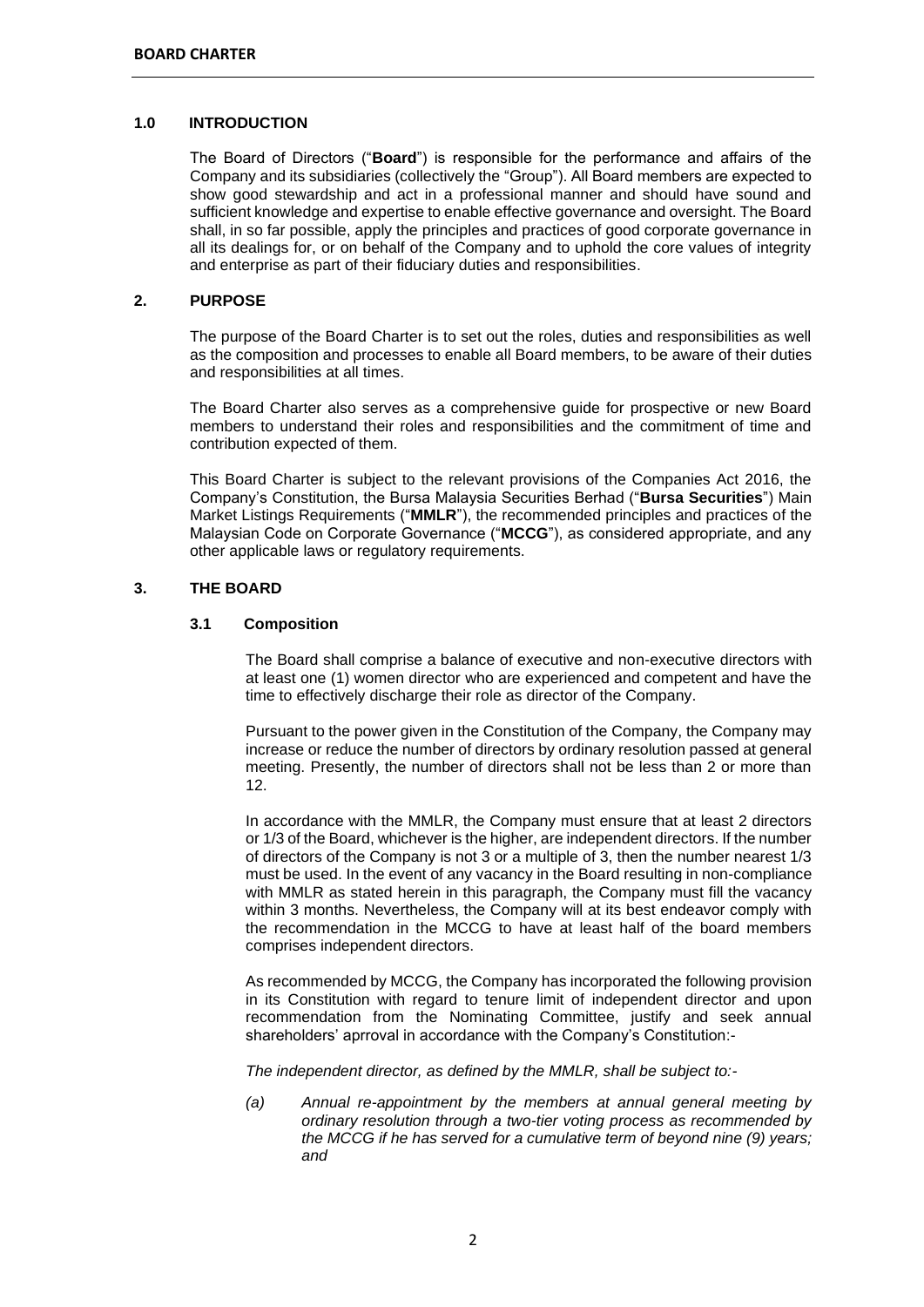*(b) Redesignation to non-independent director should the said director continue to serve on the Board for a cumulative term of beyond twelve (12) years.*

The Board is responsible to determine the appropriate size of the Board and the appointment of new director is a matter for consideration and decision by the Board, upon the recommendation from the Nominating Committee. The Nominating Committee will consider the required mix of skills, experience, other qualities and diversity, including gender, where appropriate, which the Director should bring to the Board.

In accordance with the Company's Constitution, one-third (1/3) of the Directors for the time being or if the number is not multiple of three, then the number nearest to one-third (1/3) with a minimum of one (1) shall retire from office at each annual general meeting. A retiring Director is eligible for re-appointment. It provides that any new or additional Director appointed by the Board during the year shall hold office until the next annual general meeting and shall then be eligible for re-election. The election of each Director is voted separately.

## **3.2 Chairman, Executive Directors and other Directors**

The positions of Chairman and Executive Directors are distinct and separated to ensure that there is a balance of power and authority. The Chairman, in leading the Board in its collective oversight of the management, is responsible for ensuring the smooth and effective functioning of the Board, while the Executive Directors are responsible for day to day management of the business and implementation of the Board's policies and decisions. The Executive Directors in association with the Chairman shall jointly oversee some of the divisional functions of the Group.

The Executive Directors leads the management of the Company in making and implementing the day-to-day decisions on the business operations, managing resources and risks in pursuing the corporate objectives of the Group. They brings material and other relevant matters to the Board, motivates employees, and drives change/innovation and growth within the Group.

On the other hand, the presence of the Independent Directors, would provide the necessary checks and balances on the decision making process of the Board.

#### **3.3 Role and Responsibilities of the Chairman**

The Chairman is elected by the Board members to provide leadership at Board level so that the Board can perform its responsibility effectively and represents the Board to the shareholders and other stakeholders. The Chairman is responsible for ensuring integrity and effectiveness of the Board and its Committees.

The Chairman is required, amongst others, to:

- (a) Facilitate all Board meetings and ensure the appropriate level of interaction among Board members, subsidiary Board members and senior management;
- (b) Leading the Board in the adoption and implementation of good governance practices in the Company;
- (c) Ensure a balance composition of skills, knowledge and experience within the Board and an effective working, reporting and communication mode is present;
- (d) Ensure that material matters in respect of the business or governance of the Company or the Group are tabled and ventilated effectively for Board decision making;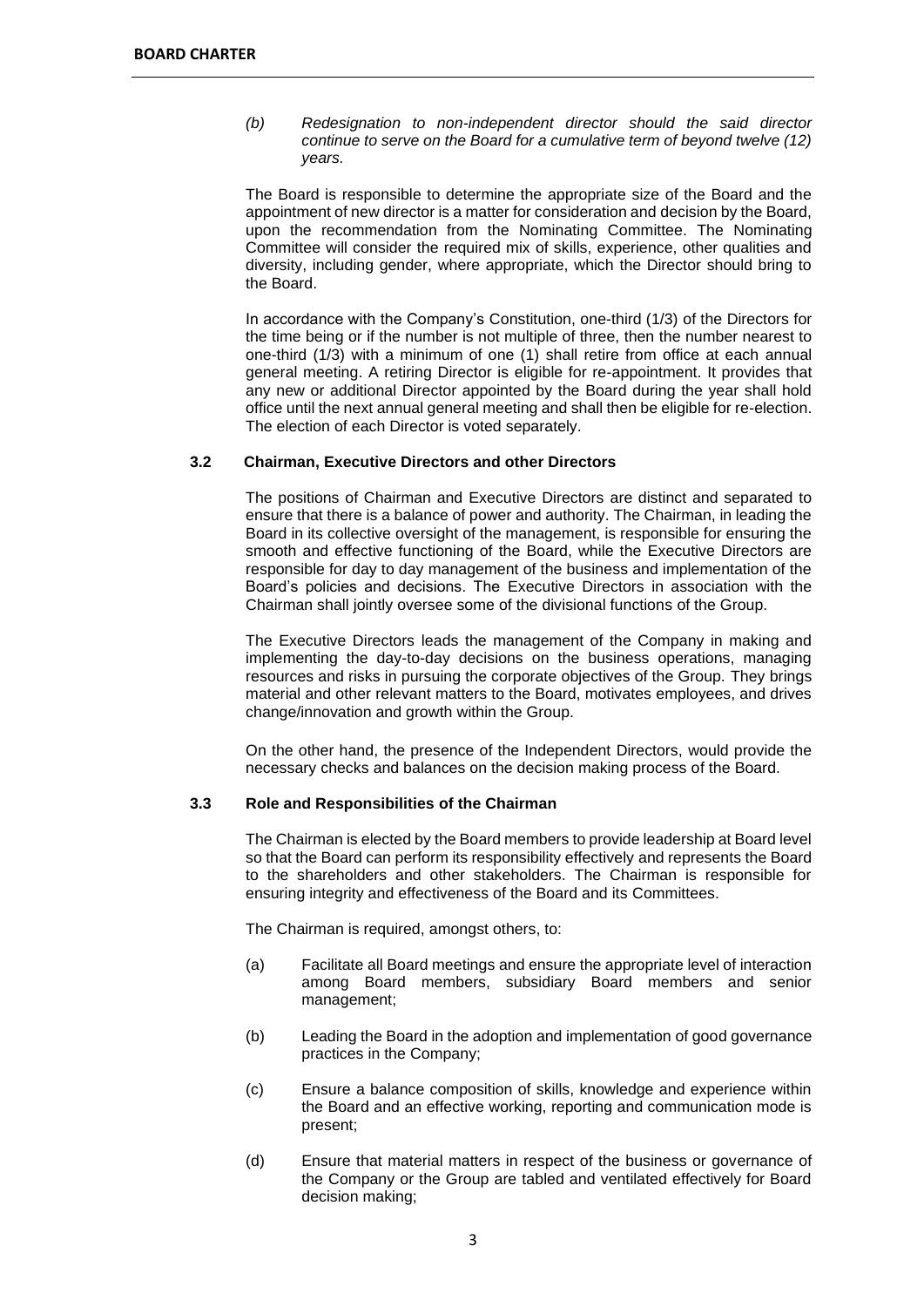- (e) Ensure all board committee meetings are conducted separately from the main board meeting to enable objective and independent discussion during the meeting;
- (f) Monitor the performance of the individual and collective roles of the directors and the Board;
- (g) Maintain a regular and constructive dialogue with the Group Managing Director and senior management in respect of all material matters affecting the Company and the Group and to consult with the other Board members promptly and appropriately; and
- (h) Chair all meetings with the shareholders i.e. annual general meeting and extraordinary general meeting.

#### **3.4 Role and Responsibilities of the Board**

- (a) Reviewing, approving and monitoring the overall strategies and direction of the Group;
- (b) Overseeing and evaluating the conduct and performance of the Group's businesses, including its control and accountability systems;
- (c) Identifying and managing principal risks affecting the Group;
- (d) Reviewing the adequacy and integrity of the Group's internal control systems, including systems for compliance with applicable laws, regulations, rules and guidelines;
- (e) Approving major capital expenditure, capital management and acquisitions/divestitures;
- (f) Ensuring that the statutory accounts of the Company are fairly stated and otherwise conform with the relevant regulations including acceptable accounting policies that result in balanced and understandable financial statements;
- (g) Ensuring high standards of ethics and corporate behaviour in the conduct of business;
- (h) Approving policies relating to investors relations programme and shareholder communication and overseeing stakeholders communications;
- (i) Commitment in governing management and providing oversight of the Company, including the appointment of senior management, the implementation of appropriate policies and procedures that govern management conduct, stay abreast with and understand sustainability issues relevant to the Company and its business and together with the Management takes responsibility for the governance of sustainability in the Company including setting the Company's sustainability strategies, priorities and targets; and monitoring of performance and succession planning; and
- (j) Identifying a designated person within management to provide dedicated focus to manage sustainability strategically, including the integration of sustainability considerations in the operations of the Company.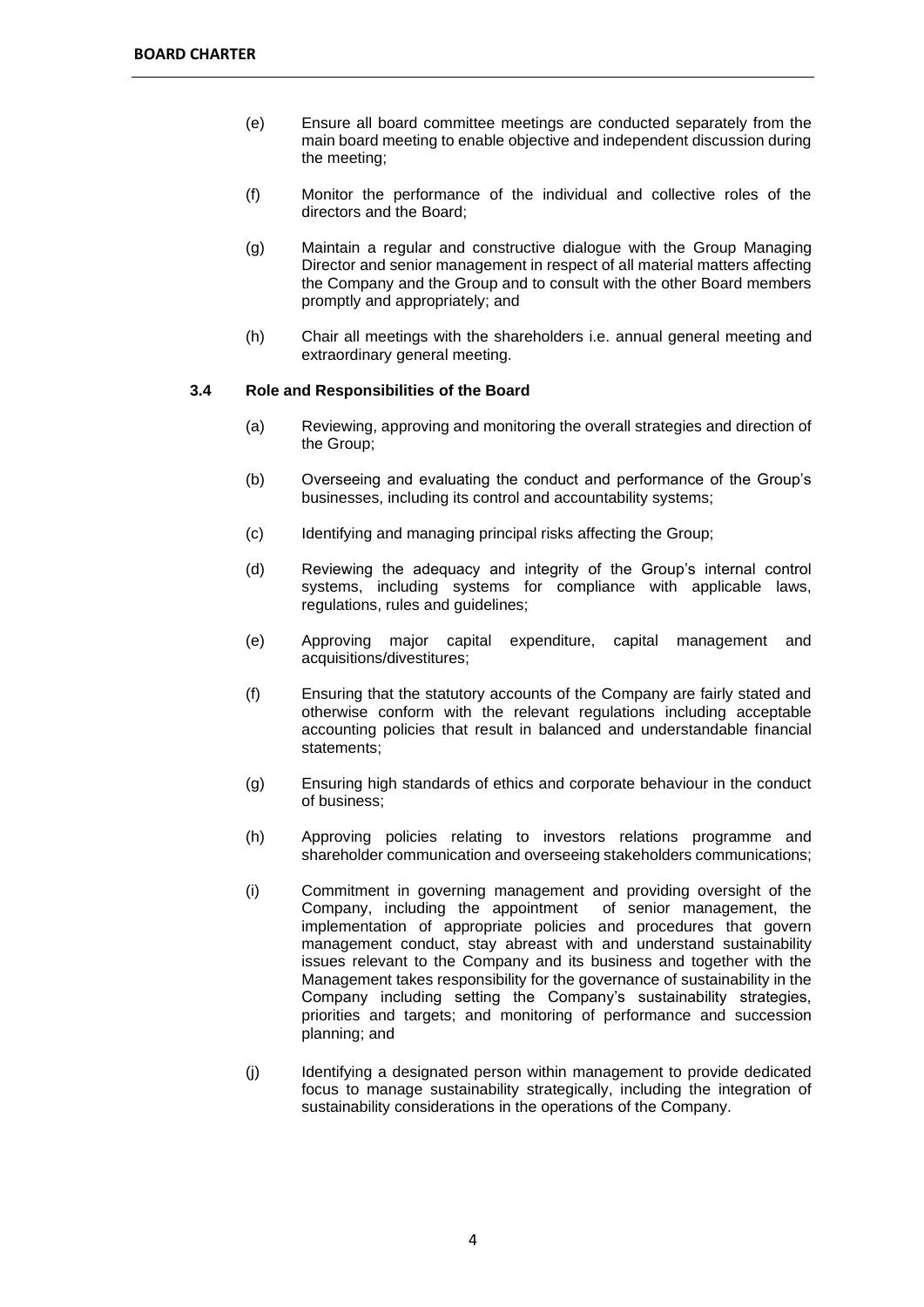#### **3.5 Role and Responsibilities of individual Directors**

Directors are accountable to their shareholders and should use their best efforts to ensure that the Company and the Group are properly managed and constantly improved so as to protect and enhance shareholder value, and to meet the Company's obligations to all parties with which the Company interacts, i.e. its stakeholders. Their responsibilities include, amongst others, the following:

- (a) Directors are appointed to act in the interests of the Company and an important area of their legal responsibilities derives from trust law on the fiduciary duty to act in the interests of the Company, which includes the interests of the shareholders;
- (b) They are under a duty to exercise reasonable skill and care in the discharge of their functions;
- (c) Directors are required to exercise the utmost good faith towards the Company in all their actions and to act honestly in the exercise of the powers and in the discharge of the duties of their office;
- (d) Directors are expected to be actively involved not only in Board meetings but general meetings of shareholders;
- (e) Acquiring knowledge about the business of the Company and the Group, the statutory and regulatory requirements affecting effective discharge of their duties, being aware of the physical, political and social environment in which it operates;
- (f) Assisting the Chairman in providing the Company and the Group with effective leadership; and
- (g) Being available to advise management between Board meetings when necessary.

#### **3.6 Role and Responsibilities of Executive Directors**

The Executive Directors provides executive leadership and is accountable to the Board for the implementation of the strategies, objectives and decisions of the Board within the framework of delegated authorities, values and policies of the Company. The Executive Directors are appointed by the Board on recommendation of the Remuneration and Nominating Committees.

The Executive Directors are accountable to the Board, amongst other things, on the following:

- (a) The Executive Directors have direct reporting line to the Board and not to the shareholders of the Company. The Executive Directors are the conduit between the Board and Management in ensuring the success of the Company's governance and management functions;
- (b) The Executive Directors are responsible for the development and implementation of corporate strategies for the Group and setting the overall strategic policy and direction of the Group's business operations based on effective risk management controls;
- (c) The overall co-ordination, monitoring and control of the operations and dayto-day management of the Group;
- (d) Ensuring sound administration, financial and asset management by developing and implementing efficient systems and procedures for the effective utilisation of the Group's resources to optimise returns;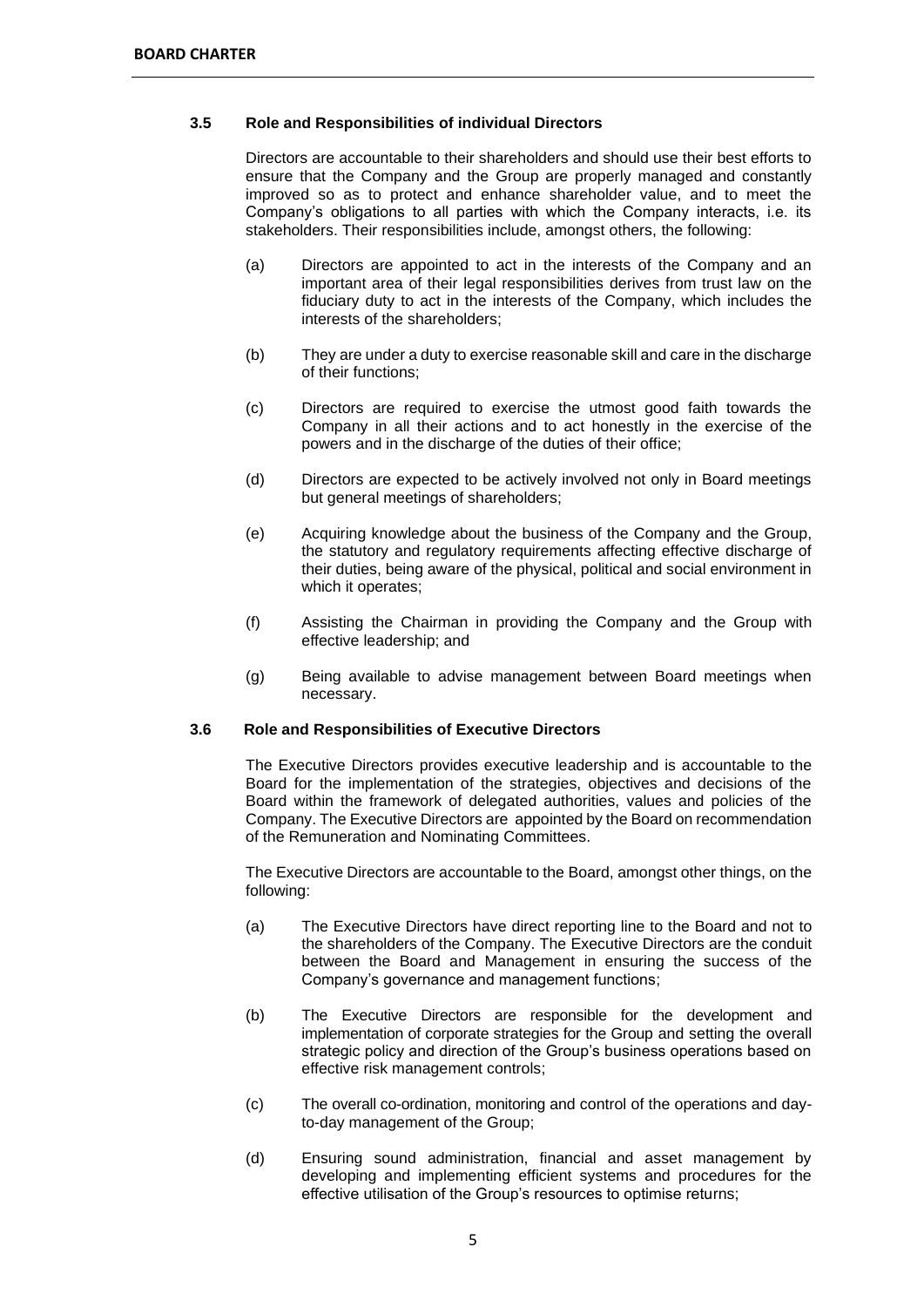- (e) Providing leadership to the Management and ensuring the recruitment and management of competent managers and support staff and ensure their continued development through the formulation and implementation of human resources management strategies;
- (f) Promoting and developing strong, cordial and amiable relationships with all external parties that affect and contribute to the image, growth and development of the Group; and
- (g) Serve as the spokespersons of the Company and the Group.

## **3.7 Role and Responsibilities of the Group Chief Executive Officer**

The responsibilities of the Group Chief Executive Officer, in general, are:

- (a) Developing and proposing for the Board's approval, strategic plan and annual budget for the Company to ensure achievement of the objectives set by the Board;
- (b) Communicating to the staff and implementing the strategic plan approved by the Board and any decision of the Board to ensure that the objectives of the Company that were approved by the Board are met;
- (c) Running and managing the operations of the Group in a proper manner and in accordance with the Board approved strategic plan within the authority limit set by the Board;
- (d) Setting up an appropriate and effective internal control measures and risk management framework. Identifying, assessing key risks, managing and monitoring key risks;
- (e) Assisting the Board in the establishment of the Company or the Group's policies by developing such policies for the Board's review and approval for the Company and the Group's adoption and implementing the approved policies;
- (f) Developing effective management information and internal control systems of the Group to ensure that integrity and adequacy of the systems are intact;
- (g) Reporting to the Board periodically on the performance of the Group against the approved plan and budget as well as other matters that is under the Board's purview, to enable the Board to discharge its responsibilities effectively; and
- (h) Reporting to the Board on matters that required their decision/approval or of significance to the Company and the Group.

In the absence of a Group Chief Executive Officer, the above functions would be carried out by the Executive Directors.

#### **3.8 Role and Responsibilities of the Independent Directors**

The Independent Directors are not Executive Directors of the Company and the Group. They are independent of management and free from any significant business or other relationships with the Company or the Group. Hence, they are able to provide an unfettered and unbiased independent judgement and to promote good corporate governance in their role as Independent Directors.

Their various roles in Board Committees also contribute towards the enhancement of corporate governance and control within the Group.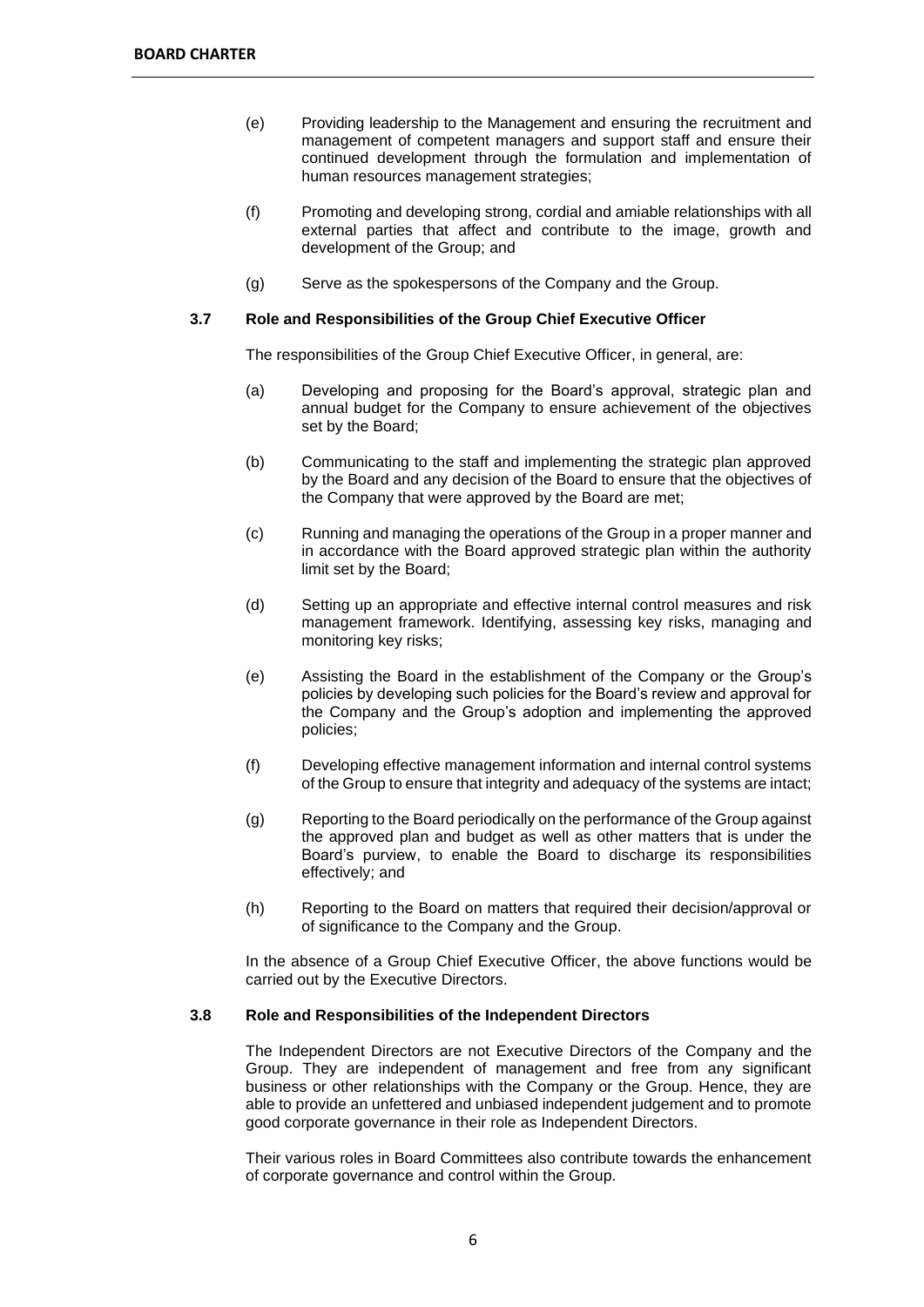#### **3.9 Role and Responsibilities of Senior Independent Director**

The Board may appoint a Senior Independent Director to whom concerns relating to the Company and the Group can be conveyed. The roles of the Senior Independent Director would include the following:-

- (a) acts as a sounding board to the Chairman (e.g. offer counsel to the Chairman on matters such as board dynamics and concerns of stakeholders);
- (b) serves as an intermediary for other Directors when necessary (e.g. facilitate confidential discussions with Directors who may have concerns which they believe have not been properly considered by the Board or which they feel may not be appropriate to raise in open forum or with the chairman directly); and
- (c) acts as point of contact for shareholders and other stakeholders particularly on concerns which cannot be resolved through the normal channels of the Chairman and/or Executive Directors;

## **3.10 Matters Reserved For The Board**

The following are matters specifically reserved for the Board's deliberation and decision making:-

- (a) Review, evaluate, adopt and approve the policies and strategic plans for the Company and the Group to ensure that the strategic/business plan of the Company and the Group supports long term value creation and includes strategies on economic, environmental and social considerations underpinning sustainability;
- (b) Review, evaluate and approve any restructuring proposal, corporate exercises, investments or divestments, material acquisitions and disposals of undertakings and assets in the Group;
- (c) Approval of risk management policies, review of financial statements, financial and borrowing activities, annual budgets including major capital commitments and capital expenditure budgets, dividend policy, new issues of securities;
- (d) Approval of new major ventures;
- (e) Appointment of all other Board members, Board Committee members, Chiarman, Chief Executive Officers, Managing Director and the Company Secretary;
- (f) Nomination and appointment of internal and external auditors and ensuring compliances of regulatory and reviewing the adequacy and integrity of internal controls; and
- (g) Any other matters which are required to be approved by the Board pursuant to the applicable rules, laws and regulations.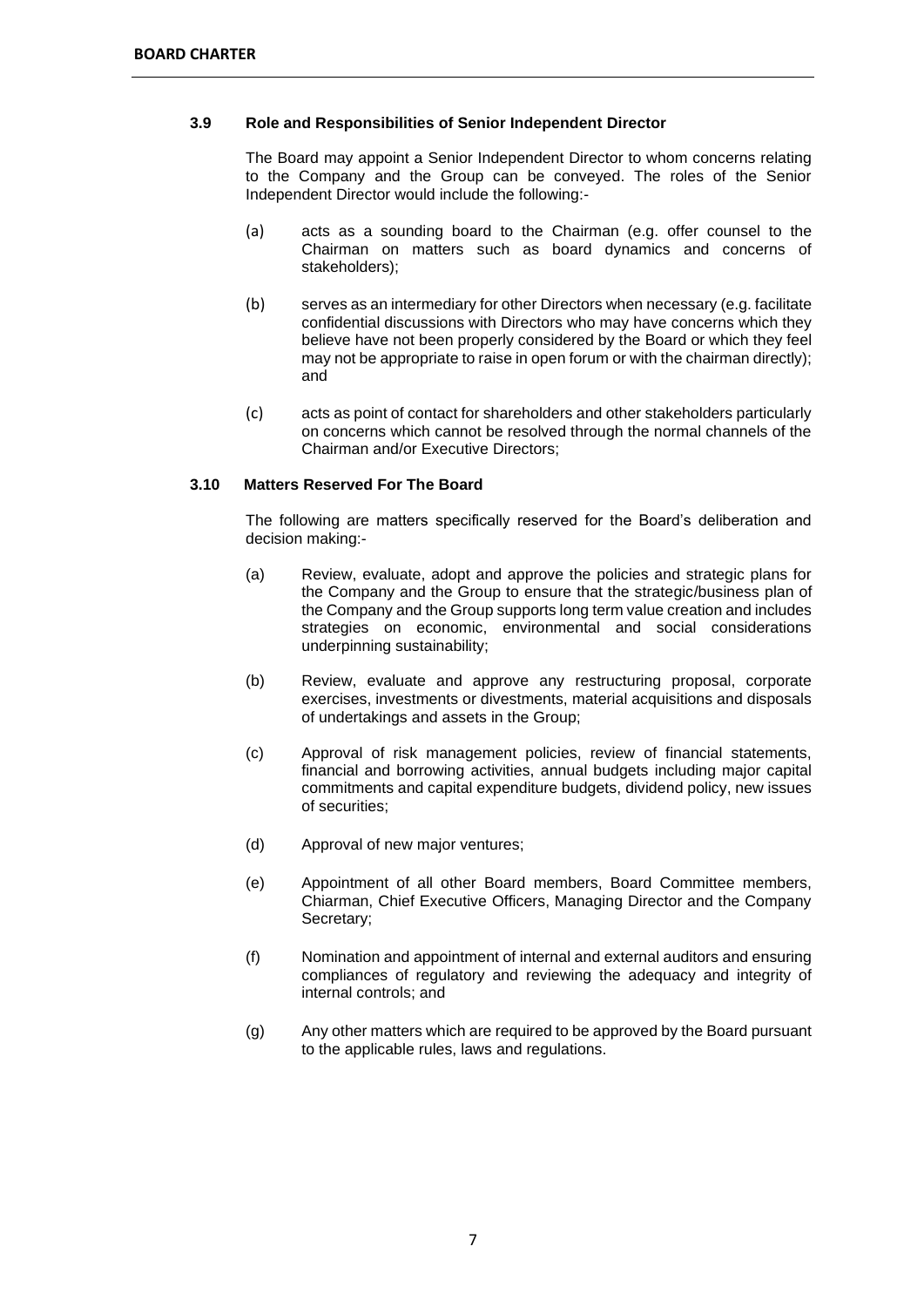#### **3.11 Board Processes**

#### *Scheduling of Board meetings*

The Board shall meet at least 4 times every year based upon a schedule set on yearly basis.

Apart from the pre-scheduled Board meetings, the Board may for the purpose of urgent matters, convenes ad-hoc Board meetings at any time during the year.

#### *Agenda item for Board meetings*

The agenda of the meeting is decided upon focusing on matters that requires Board decision, approval, directions and on items that are truly the Board's responsibility.

The Secretary shall discuss with the Executive Directors on the agenda item. The final agenda for the meeting would be given to the Chairman and/or Executive Directors for approval and clearance.

Any Director may request for inclusion of any matter in the agenda for a particular Board meeting. The request must be sent 7 days before the meeting for the Executive Directors' approval.

#### *Board meeting materials distributed in advance*

The Executive Directors to inform/remind the relevant head of department to submit their report/materials on presentation to the Secretary at least 7 days before the meeting.

All meeting materials/report/papers as well as the notice and agenda will be compiled in a meeting file and to be distributed to all the Directors within an appropriate timeline for perusal. In case where the subject matter/agenda item is price sensitive or otherwise confidential or in a state of flux, the presentation is directly made at the meeting.

#### *Convening a Board Meeting*

The quorum necessary for the transaction of business of the Directors shall be fixed by the Directors from time to time and unless so fixed, the quorum shall comprise 2 Directors.

Questions arising at any Board meeting shall be decided by a majority of votes, each Director having 1 vote and in case of an equality of votes, the Chairman shall have a second or casting vote except when only 2 Directors are present and form a quorum or only 2 are competent to vote on the question at issue whereupon the Chairman shall not have a casting vote.

#### **3.12 Board and Directors Professional Development**

The Board is required to be kept up-to-date with current business, industry, regulatory and legislative developments and trends that will affect the Company and the Group's business operations and sustainability.

The Board and its Director's professional development are:

(a) Newly appointed Board members are mandated to attend the Mandatory Accreditation Programme as required under the MMLR of Bursa Securities within 4 months from the date of appointment or any prescribed timeline as amended by Bursa Securities from time to time;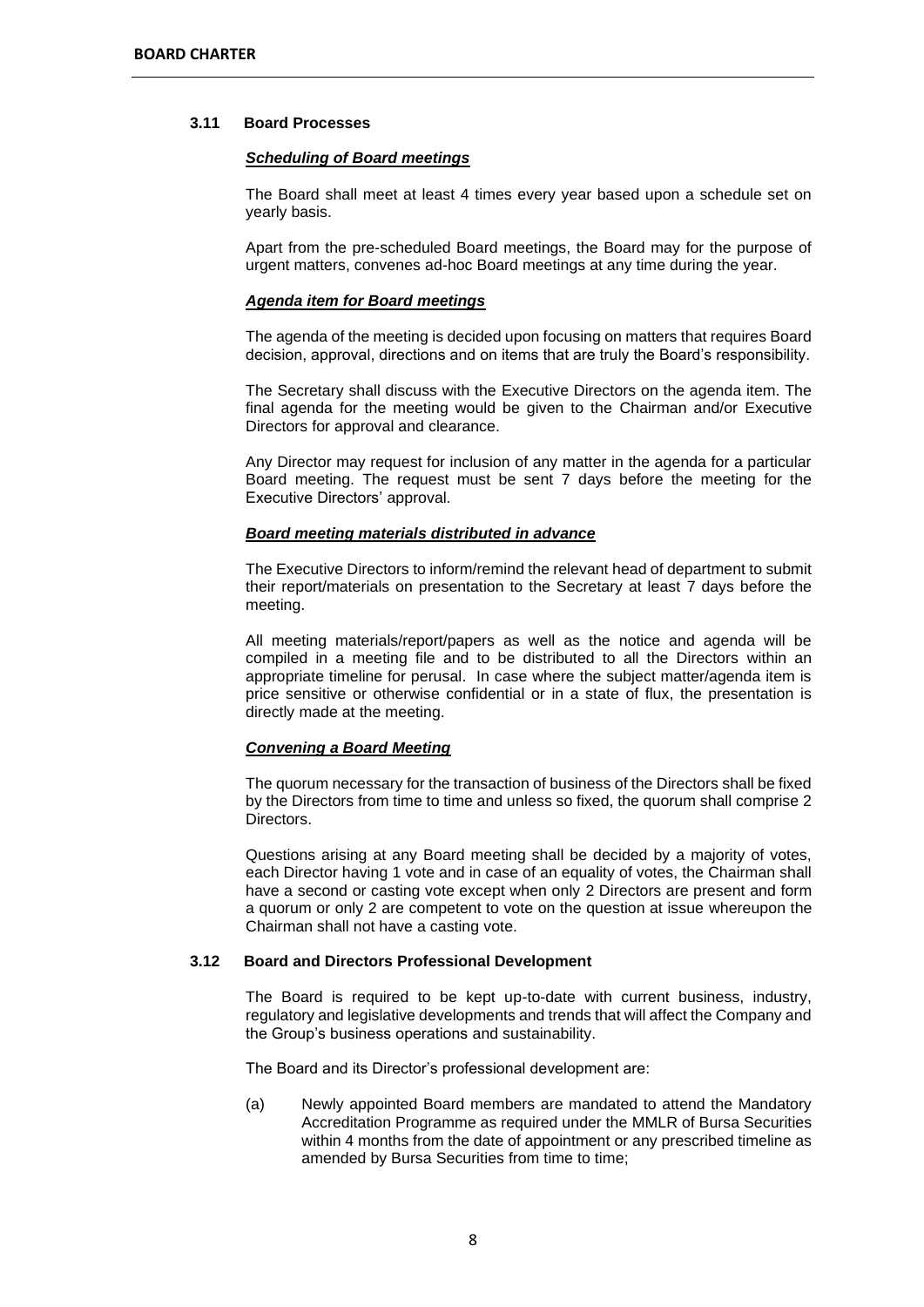- (b) Newly appointed Board members, when taking up office, would be briefed on the terms of their appointment, duties and responsibilities. New members will also be briefed on the operations of the Group to increase their understanding of the business and the environment and markets in which the Group operates;
- (c) Formal training and continuous education programs and workshops for the directors encompassing topics on directorship, business, industry, regulatory and legislative; and
- (d) Informal sessions and discussion forums for the Directors to share experiences and have constructive deliberations.

The training needs of each Director is to be assessed and proposed by the individual Director. Each Director determines the areas of training that he/she may require for personal development as a Director or as a member of the Board Committees.

## **4. THE BOARD COMMITTEES**

The Board may from time to time establish appropriate committees to assist in carrying out its duties and responsibilities.

The Board shall set up different Board Committees with different functions to assist the Board in discharging its fiduciary duties. These Committees do not make decision on behalf of the Board and the Company. It is each committee's duty to review the matter under its purview and make the necessary recommendation to the Board for its consideration and decision making.

The Committees established by the Board are as follows wherein the Chairman of the Voard shall not be a member of the said Committees:-

- (a) Audit Committee;
- (b) Nominating Committee; and
- (c) Remuneration Committee.

Each Committee's roles have been spelt out in its own specific terms of reference as approved by the Board. The powers and authority delegated to these Committees are also set out in the terms of reference of each of the Committees. The terms of reference of the Committees shall be reviewed periodically and amended accordingly after approval by the Board. The chairman of all Committees shall be available at the Company's annual general meeting and all other general meetings to respond to relevant questions or queries.

The Board may also establish and delegate specific functions to ad-hoc committees as and when required.

The evaluation of the Committees and its members, including the chairman thereof, will be performed annually.

The existence of the Committees does not diminish the Board's ultimate responsibility over the functions and duties of these Committees.

# **5. BOARD CODE OF CONDUCT AND ETHICS**

- 5.1 The Board commits itself and its Directors to ethical, business-like, and lawful conduct, including proper use of authority and appropriate decorum when acting as Board members. Accordingly,
	- (a) Directors must represent unconflicted loyalty to the interests of the Group. This accountability supersedes any conflicting loyalty such as that to advocacy or interest groups and membership on other boards or staff. It also supersedes the personal interest of any Board member acting as a consumer of the Group's services;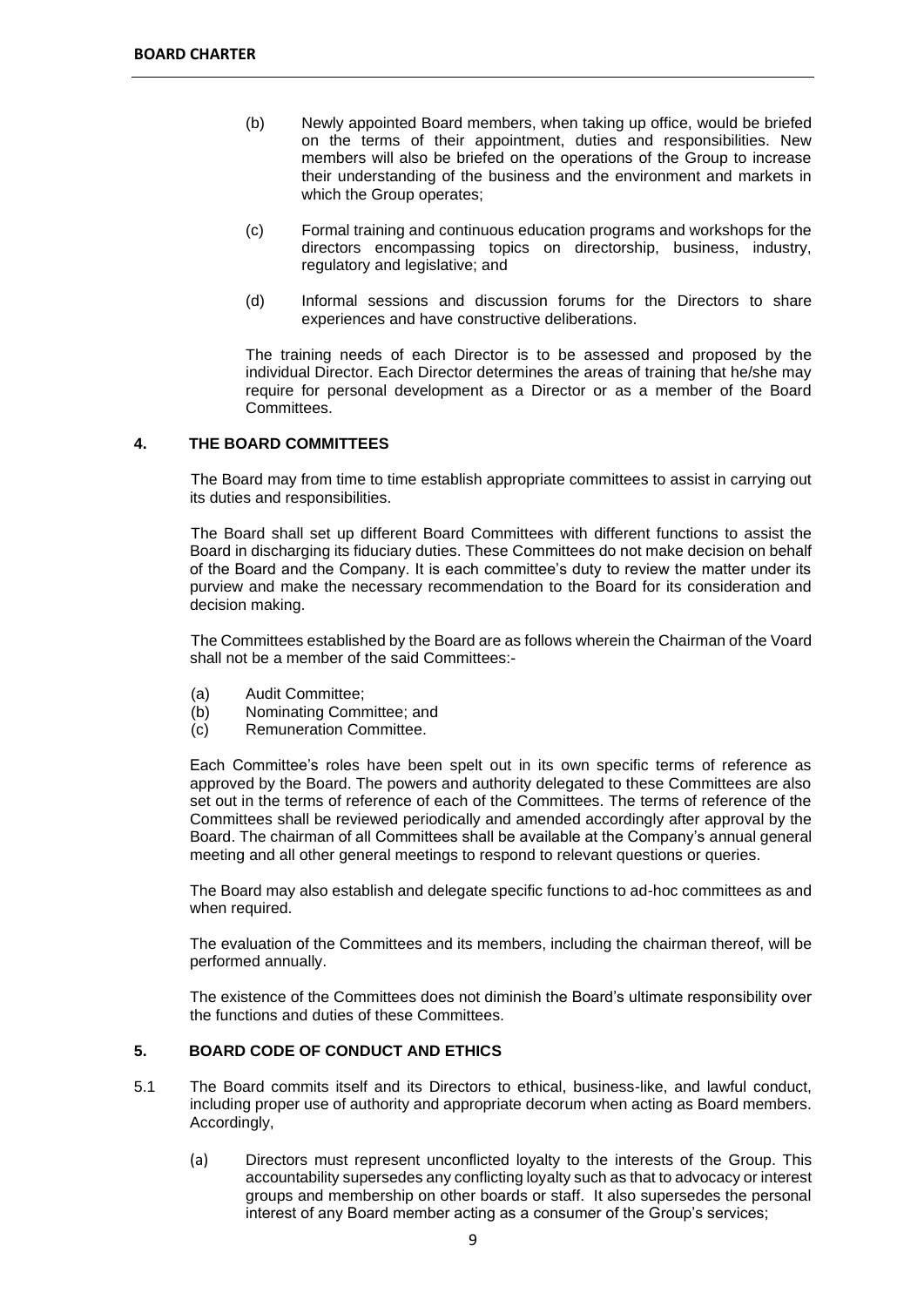- (b) Directors may not attempt to exercise individual authority over the Company and the Group except as explicitly set forth in the Constitution and any Group policy and procedure manual in existence. This curtails interaction with the Executive Directors, management, public, press and other entities;
- (c) Directors will respect the confidentiality appropriate to issues of a sensitive nature;
- (d) Directors must avoid conflict of interest with respect to their fiduciary responsibility;
- (e) Directors should have a clear understanding of the aims and purpose, capabilities and capacity of the Company;
- (f) Directors should devote time and effort to attend meetings and to know what is required of the Board and each of its Directors, and to discharge those functions;
- (g) Directors should ensure at all times that the Group is properly managed and effectively controlled;
- (h) Directors should stay abreast of the affairs of the Group and be kept informed of the Group's compliance with the relevant legislation and contractual requirements;
- (i) Directors should insist on being informed on all matters of importance to the Group in order to be effective in corporate management;
- (j) Directors should limit their directorship of companies to a number in which they can best devote their time and effectiveness; each director is his own judge of his abilities and how best to manage his time effectively in the Group in which he holds directorship. Directors shall notify the Board Chairman before accepting new directorship and such notification shall include indication of time to be spent on the new appointment;
- (k) Directors should have access to the advice and services of the Secretary, who is responsible to the Board to ensure proper procedures, rules and regulations are complied with;
- (l) Directors should have access to consultancy of independent adviser and to seek independent professional advice at the expense of the Company. The Director who intends to seek such consultation or advice shall notify the Secretary of such request. The Secretary shall forward the request to the Board Chairman for approval. Upon obtaining the Board Chairman's approval, the Director shall engage the services of the adviser. All advices and opinions from the advisers shall be reported to the Board.
- (m) Directors should at all times exercise their powers for the purposes they were conferred, for the benefit and prosperity of the Group;
- (n) Directors should disclose immediately all contractual interests whether directly or indirectly with the Company;
- (o) Directors should neither divert to their own advantage any business opportunity that the Group is pursuing, nor may they use confidential information obtained by reason of their office for their own advantage or that of others;
- (p) Directors should at all times act with utmost good faith towards the Group in any transaction and to act honestly and responsibly in the exercise of their powers in discharging their duties;
- (q) Directors should be willing to exercise independent judgment and, if necessary, openly oppose if the vital interest of the Group is at stake;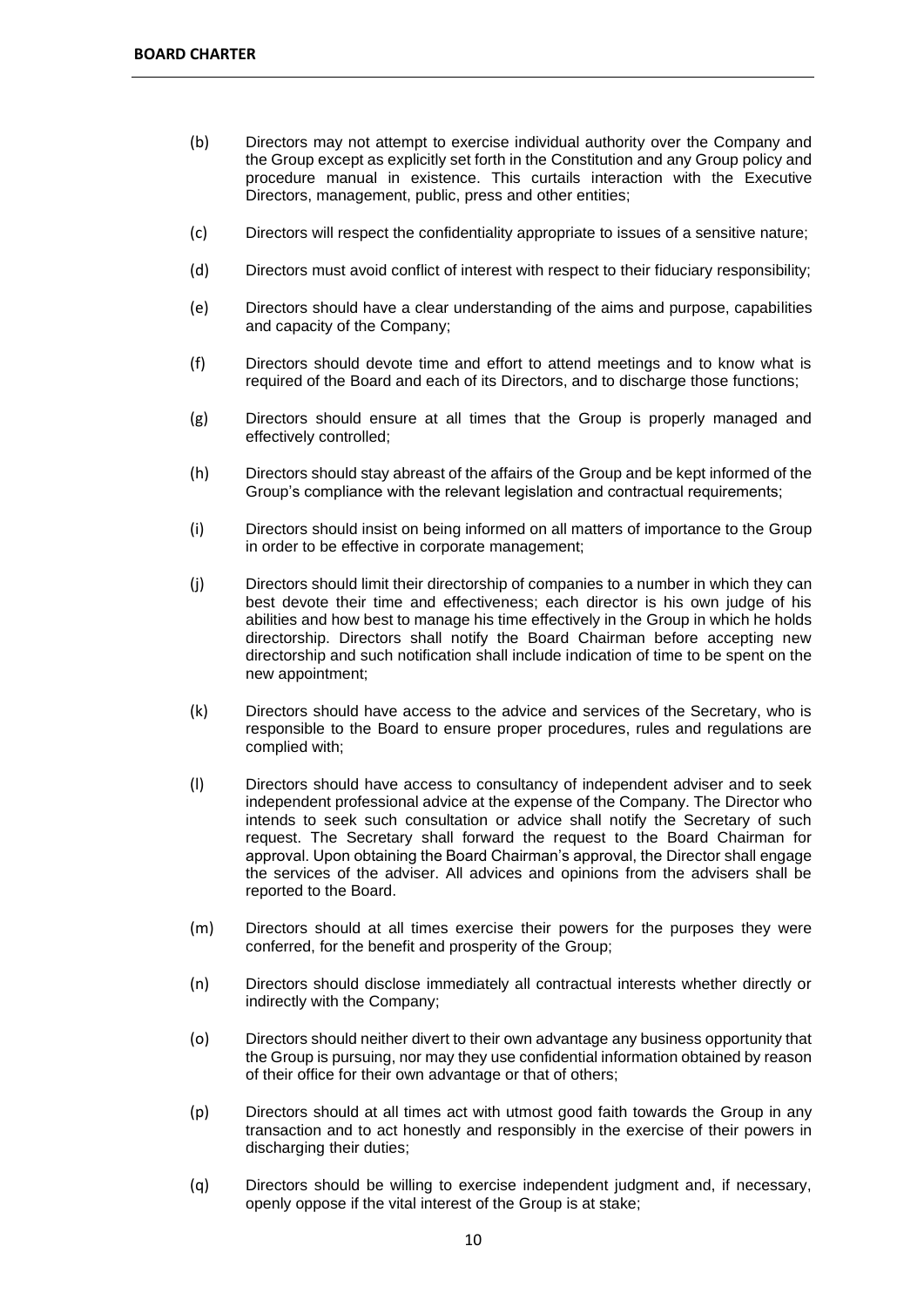- (r) On relationship with Shareholders, Employees, Creditors and Customers,
	- (i) Directors should be conscious of the interest of the shareholders, employees, creditors and customers of the Company and the Group;
	- (ii) Directors should at all times promote professionalism and improve the competency of management and employees; and
	- (iii) Directors should ensure adequate safety measures and provide proper protection to workers and employees at the workplace.
- (s) On Social Responsibilities and the Environment,
	- (i) Directors should adopt an objective and positive attitude and give the utmost cooperation for the common good when dealing with government authorities or regulatory bodies;
	- (ii) Directors should ensure the effective use of natural resources, and improve quality of life by promoting corporate social responsibilities;
	- (iii) Directors should be more proactive to the needs of the community and to assist in society-related programmes;
	- (iv) Directors should ensure that the activities and the operations of the Group do not harm the interest and well-being of society at large and assist in the fight against inflation; and
	- (v) Directors should ensure that necessary steps are taken in accordance with the law to properly wind-up or strike off the Company register if the Company has not commenced business or has ceased to carry on business and is not likely to commence business in the future or resume business, as the case may be.

# **5.2 Disclosure and Conflict of Interest**

The Constitution of the Company stipulates that every Director shall comply with the provisions of the Companies Act 2016 in connection with the disclosure of the following:

- 1. interest in shares, debentures, participatory interests, rights, options; and
- 2. interest in any contract or proposed contract with the Company.

The guidelines for the Board and its Directors on conflict of interest are, among others, the following:

- 1. Directors must act in good faith at all times, where believing to be in the best interest of the Group. The definition of "interest" shall bear the meaning provided in Section 8 of the Companies Act 2016;
- 2. Directors have a general duty to make disclosure by giving written notice within a stipulated period to the Company of such events and matters relating to himself as may be necessary or expedient to enable the Company or its officers to comply with the Companies Act 2016 (or similar legislation) and other relevant legislative requirements; and
- 3. No director may vote in respect of any other contract or proposed contract or arrangement in which he is interested, directly or indirectly, nor any contract or proposed contract or arrangement with any other company in which he is interested, directly or indirectly, either as an officer of that other company or as a holder of shares or other securities in that other company.